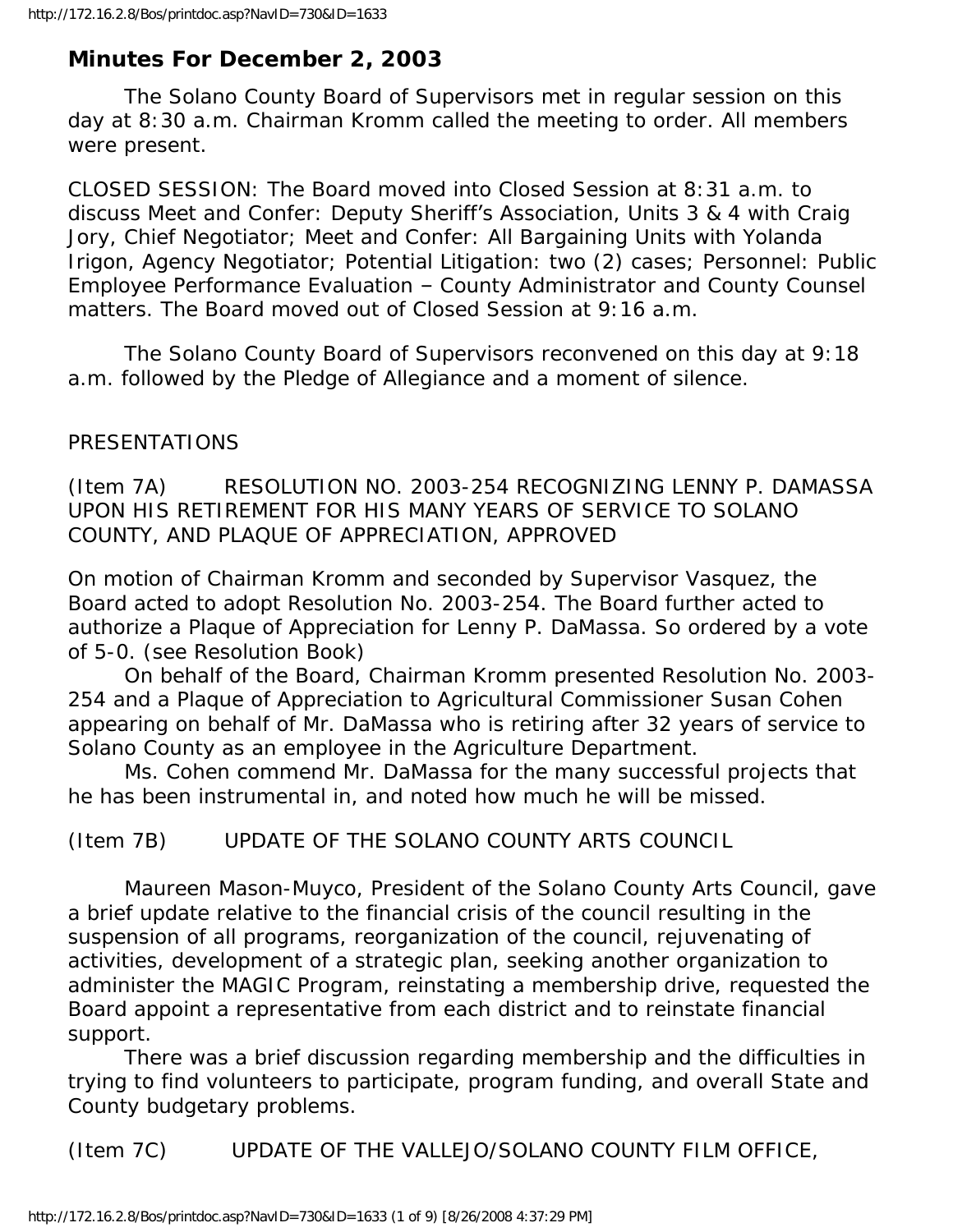#### RECEIVED

Jim Reikowsky, Vallejo Convention & Visitors Bureau & Solano County Film Office, reviewed information contained in a memorandum, incorporated herein by reference, outlining a brief history of the office, the twenty film projects that used Solano County locations in 2002/2003 that included feature films, television projects, commercial and print ads. Areas used were in the City of Vallejo, Mare Island, Benicia, Fairfield, Vacaville, Rio Vista, and rural areas such as Montezuma Hills Road and Grizzly Island.

(Item 7D) PRESENTATION OF THE FEDERAL ENVIRONMENTAL PROTECTION AGENCY GREEN POWER LEADERSHIP AWARDS

Assistant County Administrator Darby Hayes discussed the presentation of the Green Power Leadership award presented to Solano County November 4, 2003, which was one of only seventeen presented in the Country, and provided the Board with a booklet outlining the 2003 Green Power Leadership Awards. Mr. Hayes recognized the work of John Griffin and Jason Campbell as project managers, Texaco/Chevron the design builder for the Co-Generation project and Power Light Corporation who provided the photovoltaic panels for the Health and Social Services building, and discussed what an honor this award is for the County. Mr. Hayes discussed striving for total green power energy use in County owned buildings.

There was a brief discussion regarding power generation from the cells on the new parking garage.

#### (Item 8) HIRING FREEZE

 Supervisor Kondylis noted a memorandum from County Administrator Michael D. Johnson dated December 2, 2003, incorporated herein by reference, instituting a hiring freeze that will require County Administration approval prior to filling positions.

# PUBLIC COMMENT ON CONSENT CALENDAR

(Item 16) Adoption of a resolution approving an agreement of Land Transfer and Fire Station Easement with the City of Fairfield for real property exchange at the Civic Center Library; authorize the Division of Architectural Services to solicit bids and negotiate a contract for parking lot improvements at the Civic Center Library; authorize the County Administrator to sign the contract amendment; authorize the Director of Library Services to sign any amendments to the agreement; approval to appropriate \$120,000 from the Library's Contingency fund for parking lot improvement costs.

 Donald Tipton, Vallejo, feels the benefits of this property trade will not benefit the entire County, and feels the City of Fairfield should pay for paving the parking lot.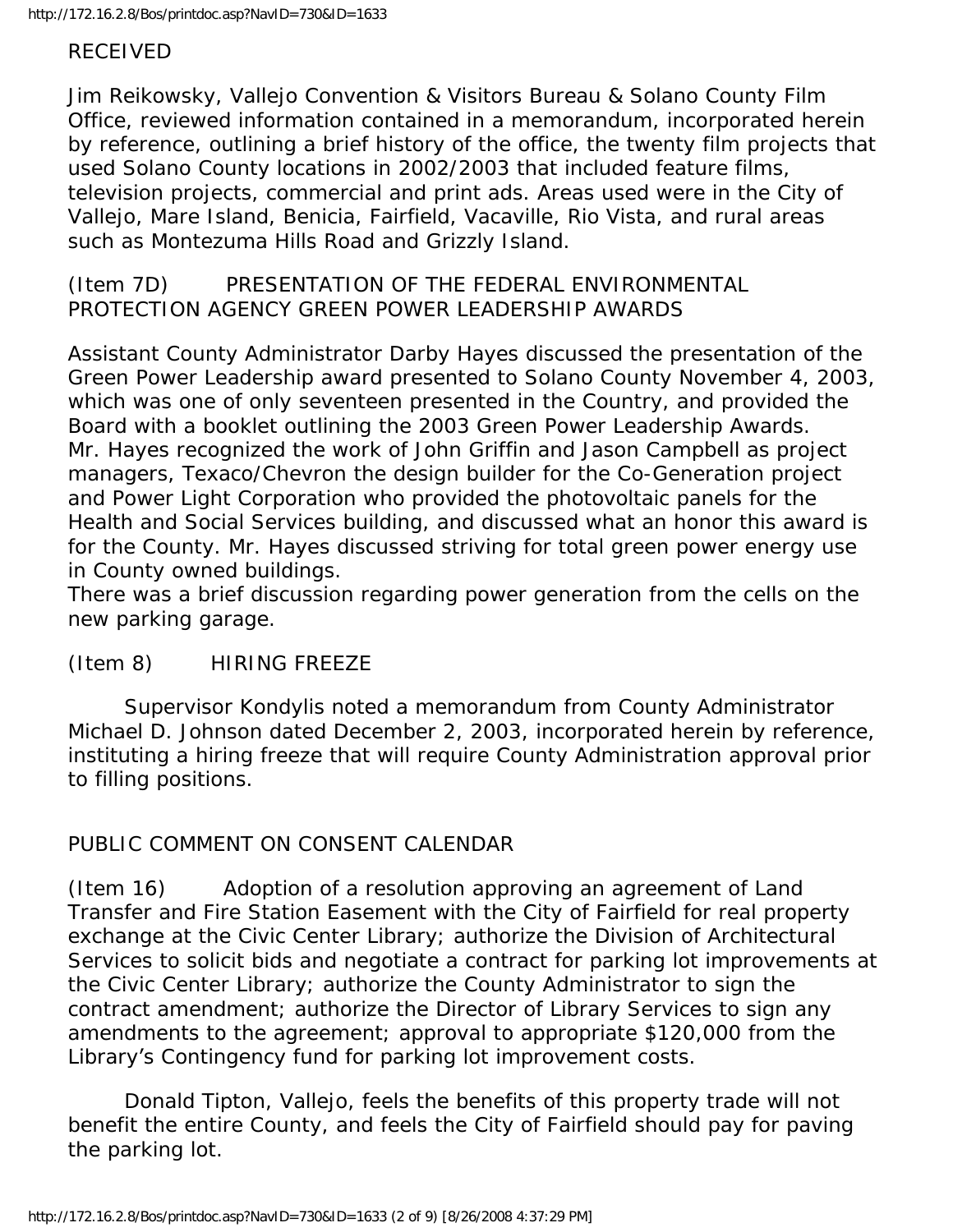There was a brief discussion regarding the increased need for parking and how this will benefit the Library patrons and staff.

## APPROVAL OF AGENDA

On motion of Supervisor Silva and seconded by Supervisor Vasquez, the Board acted to approve the submitted Agenda, incorporated herein by reference, with the following modifications:

(Item 3) Closed Session: Meet and Confer: All Bargaining Units with Yolanda Irigon, Agency Negotiator, amended agenda to add to the Calendar.

(Item 15) Adoption of a resolution calling a Special Election on a proposal to authorize a regional relief traffic plan under Streets and Highways Code Section 30921, also known as Regional Measure 2, and consolidating it with the March 2, 2004 Primary Election, second amended agenda to add "Consider directing County Counsel to prepare a resolution in support of Regional Measure 2" to this item.

(Item 16) Adoption of a resolution approving an agreement of Land Transfer and Fire Station Easement with the City of Fairfield for real property exchange at the Civic Center Library; authorize the Division of Architectural Services to solicit bids and negotiate a contract for parking lot improvements at the Civic Center Library; authorize the County Administrator to sign the contract amendment; authorize the Director of Library Services to sign any amendments to the agreement; approval to appropriate \$120,000 from the Library's Contingency fund for parking lot improvement costs, amended to note a 4/5's vote is required.

So ordered by a vote of 5-0.

CONSENT CALENDAR

On motion of Supervisor Silva and seconded by Supervisor Vasquez, the Board acted to approve the following Consent Calendar items by a vote of 5-0.

(Item 14) EXAMINATION OF THE BOOKS OF THE COUNTY TREASURY AS OF SEPTEMBER 29, 2003, as outlined in the Agenda Submittal from Auditor-Controller dated December 2, 2003, incorporated herein by reference, approved.

(Item 16) RESOLUTION NO. 2003-256 AUTHORIZING EXECUTION OF AN AGREEMENT OF LAND TRANSFER AND CONVEYANCE OF A FIRE STATION EASEMENT BETWEEN THE COUNTY AND THE CITY OF FAIRFIELD, adopted. (see Resolution Book)

 DIVISION OF ARCHITECTURAL SERVICES TO SOLICIT BIDS AND NEGOTIATE A CONTRACT FOR PARKING LOT IMPROVEMENTS AT THE CIVIC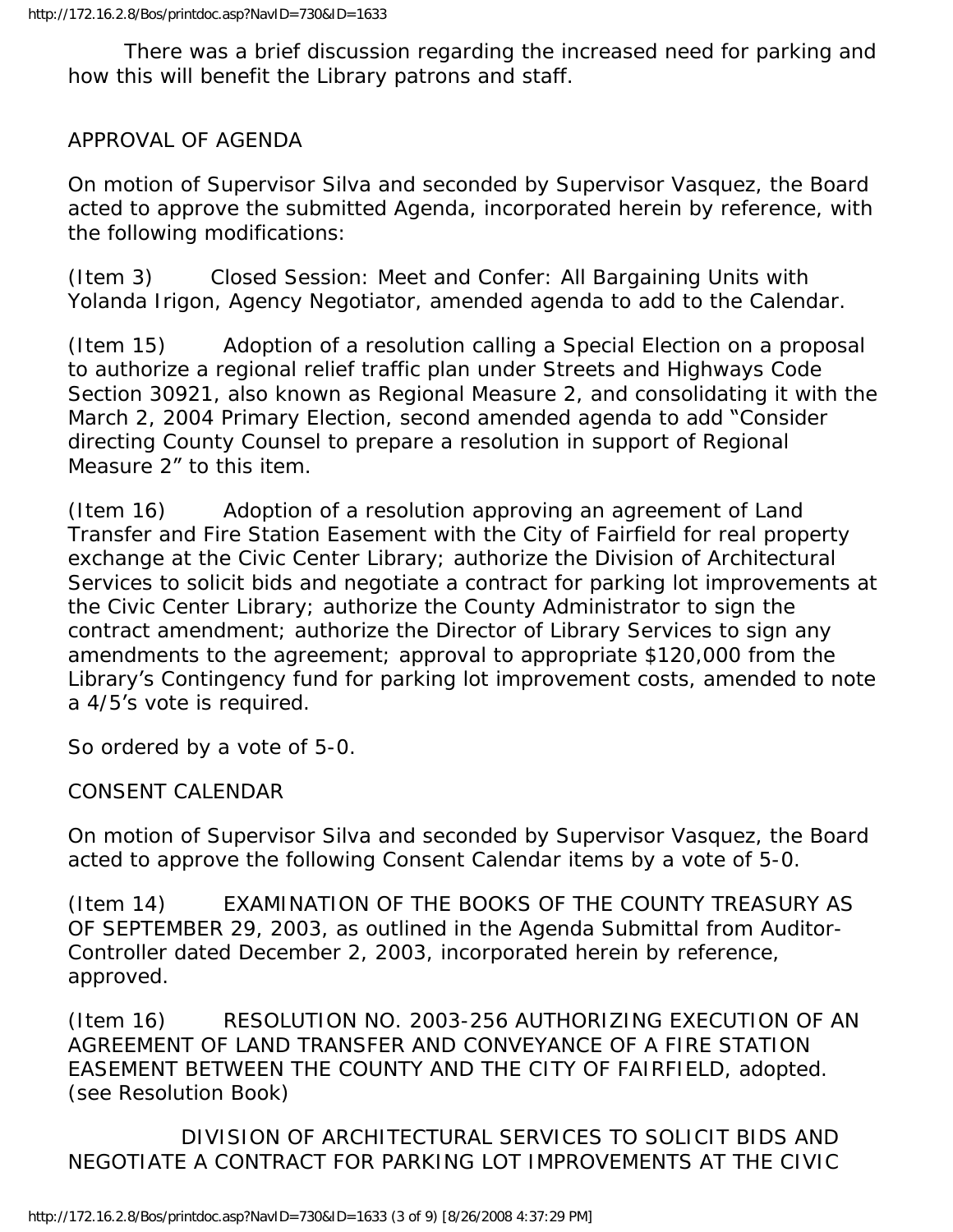CENTER LIBRARY, as outlined in the Agenda Submittal from General Services dated December 2, 2003, incorporated herein by reference, approved and County Administrator authorized to sign said contract and Director of Library Services to sign any amendments to the agreement on behalf of Solano County.

 APPROPRIATION TRANSFER IN THE AMOUNT OF \$120,000 FROM THE LIBRARY'S CONTINGENCY FUND, as outlined in the Agenda Submittal from General Services dated December 2, 2003, incorporated herein by reference, approved.

(Item 17) RESOLUTION NO. 2003-257 AMENDING THE ALPHABETICAL LISTING OF CLASSES AND SALARIES (LIBRARY), adopted. (see Resolution Book)

 RESOLUTION NO. 2003-258 AMENDING THE LIST OF NUMBERS AND CLASSIFICATIONS OF POSITIONS WITHIN SOLANO COUNTY (LIBRARY), adopted. (see Resolution Book)

#### ORDERS

(Item 15) RESOLUTION NO. 2003-255 CALLING A SPECIAL ELECTION ON A PROPOSAL TO AUTHORIZE A REGIONAL RELIEF TRAFFIC PLAN PURSUANT TO STREETS AND HIGHWAYS CODE SECTION 30921, ALSO KNOWN AS REGIONAL MEASURE 2, AND CONSOLIDATING IT WITH THE MARCH 2, 2004 PRIMARY ELECTION, ADOPTED

 County Counsel Dennis Bunting briefly reviewed information contained in the Agenda Submittal from his department dated December 2, 2003, incorporated herein by reference, calling a special election for a proposal to authorize a regional traffic relief plan, known as Regional Measure 2, and consolidating it with the March 2, 2004 Primary Election.

 Supervisor Silva commended the work of City of Suisun Mayor Jim Spering as the Solano County representative on the Metropolitan Transportation Commission (MTC) and Daryl Halls, Solano Transportation Authority, for getting Solano County projects included in the legislation.

 Daryl Halls, Solano Transportation Authority, noted how much effort has gone into getting to this point, that this bill will add one dollar to the bridge toll but also provides for an expenditure plan for how that revenue will be spent. Mr. Halls reviewed a visual presentation titled "Regional Measure 2" dated December 2, 2003, incorporated here by reference, that outlined the Solano County Projects including the 1-80-680/SR 12 Interchange, the Vallejo Station, Solano County Express Bus Intermodal Facilities, Capitol Corridor Improvements, Regional Express Bus North for Richmond-San Rafael, Carquinez, Benicia-Martinez, and Antioch Bridge Corridors, and the Operating Programs Funded Annually by Metropolitan Transportation Commission (MTC).

 Responding to questions posed by Supervisor Kondylis regarding the percentage of revenue that the County would receive; Mr. Halls noted this is a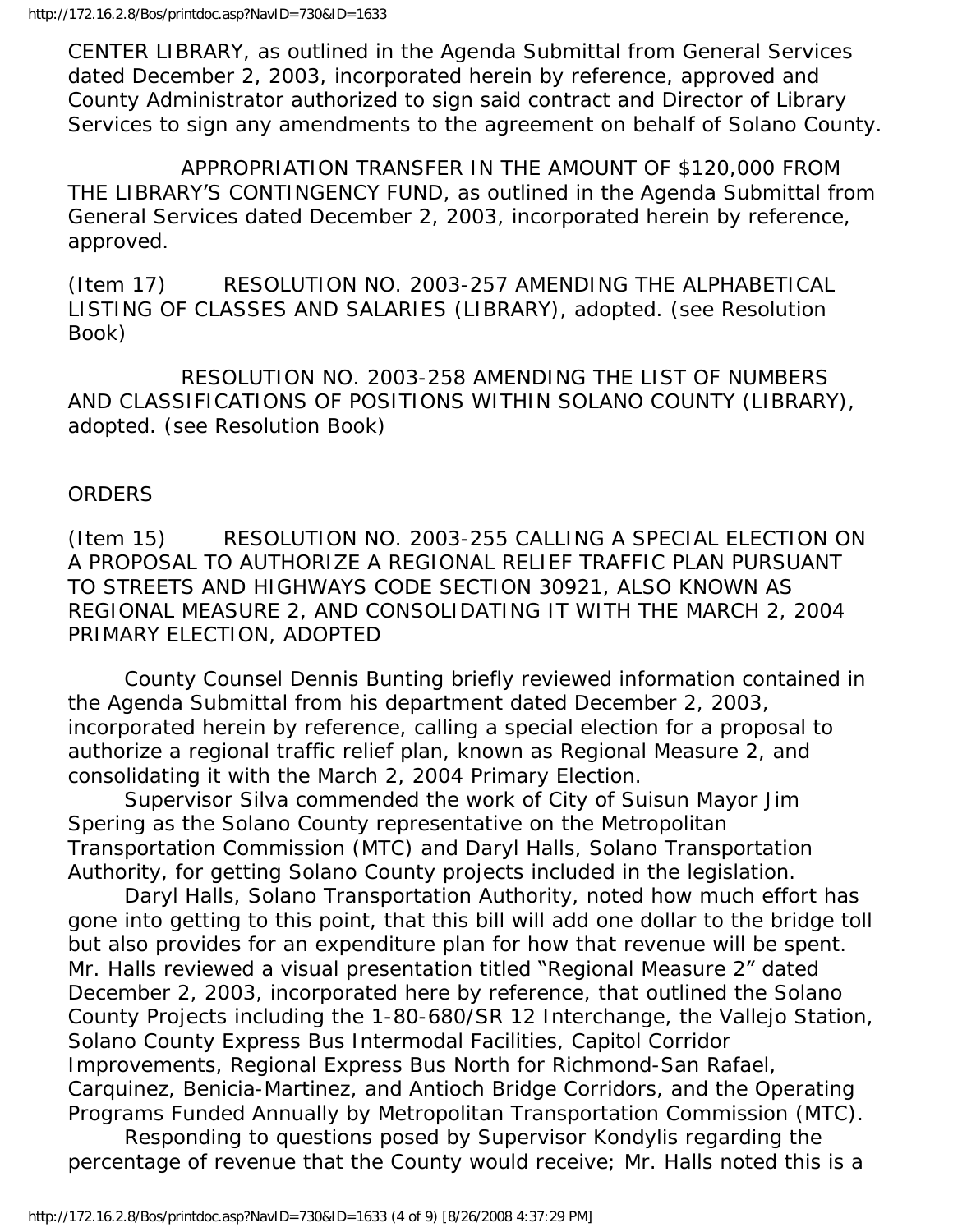thirty-year measure, the operating subsidies are guaranteed, and the County would receive about fourteen (14) percent of the revenue generated. The operating funds would begin right away, but the project building funds would start in a few years.

Supervisor Kondylis feels the I-80/680 project is a Federal project and voiced concern with using these funds from local taxpayers, with the lack of High Occupancy Vehicle (HOV) lanes in the County, and feels the resolution needs to include language to note the road widening projects that will be included in this measure.

Mr. Bunting noted this Regional Measure will require a majority vote approval by the voters for passage, and an analysis will be available as well as arguments for and against the measure with the ballot information.

Responding to questions posed by Supervisor Forney regarding the percentage of people using public transit, Mr. Halls noted the largest number of people commute in their cars, about 20% use ride share/van pools, 1% to 2% us transit, rail 1% and ferry less than 1%, and noted work being done to increase public transit use.

Supervisor Forney expressed concern with safety on public transit and feels this is another way of taxing people.

Supervisor Silva also voiced concern that Federal dollars are not coming to fix the I-80/680 corridor problem, noted the need to be a self help county to get Federal funding, support to put Regional Measure 2 on the ballot, and support for Board resolution supporting the measure.

There was a brief discussion regarding the spending plan in the measure, HOV and car pool lanes, users of the bridges paying for the improvements, dedication of funds outlined in the measure, problems with public transit, and if the measure passes the funds earmarked for the I-80/680 project will be the local match money allowing us to apply for Federal funding to do the project.

 On motion of Supervisor Silva and seconded by Supervisor Vasquez, the Board acted to adopt Resolution No. 2003-255 Calling A Special Election on a Proposal to Authorize a Regional Relief Traffic Plan Pursuant to Streets and Highways Code Section 30921, also known as Regional Measure 2, and consolidating it with the March 2, 2004 Primary Election. So ordered by a vote of 5-0. (see Resolution Book)

 On motion of Supervisor Silva and seconded by Chairman Kromm, the Board acted to direct County Counsel to prepare a resolution in support of Regional Measure 2, and to also list the projects that are included in the Measure. So ordered by a vote 4-1, Supervisor Kondylis voted no.

### (Item 19A) STATUS REPORT ON LEGISLATION OF IMPORTANCE TO SOLANO COUNTY RECEIVED

# SOLANO COUNTY 2004 LEGISLATIVE PLATFORM APPROVED

Paul Yoder, Legislative Analyst, Shaw & Yoder, reviewed the information contained in the Agenda Submittal from the County Administrator's Office dated December 2, 2003, incorporated herein by reference, that outlined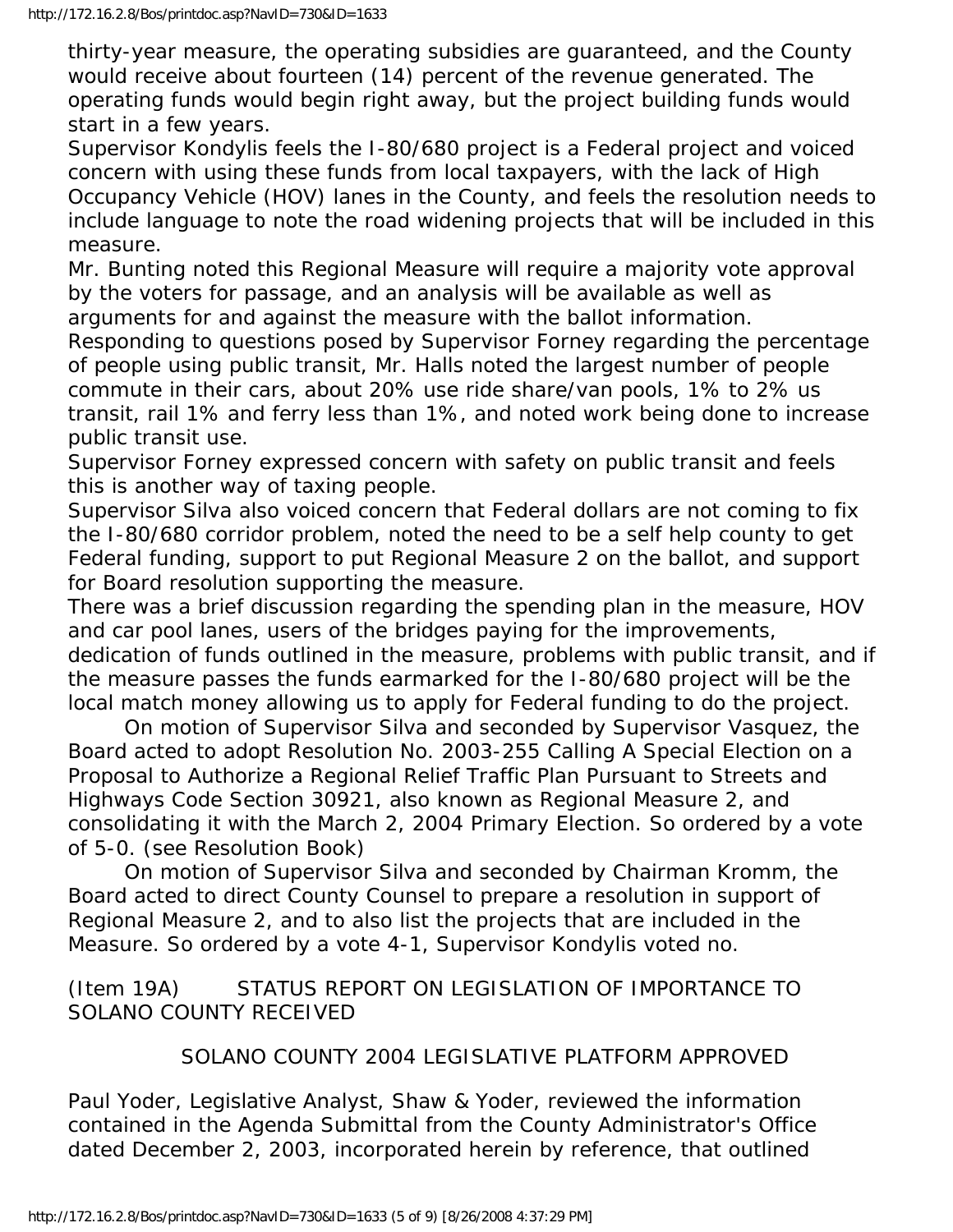information on Proposition 56 the "Budget Accountability Act", recent activity in Sacramento that included discussion regarding the proposed \$15 to \$20 Billion Deficit Roll Over Bond, with a Spending Cap Initiative, the \$15 Billion in interest for the \$15 Billion Bond, possible consequences if the bond is not put on the ballot and approved, cuts for 2004/2005, backfilling of the 2003/2004 Vehicle License Fee (VLF), and that without legislative changes the VLF will reinstate in 2004/2005.

Chairman Kromm voiced concern that the bond proposal will only address problems for one year, and the proposed California State Association of Counties (CSAC) initiative for a guaranteed stream of revenue from the State, Mr. Yoder feels counties can no longer keep both the VLF and State subvention, and feels the timing is unfortunate for the proposed initiative by CSAC and discussed the frustrations on both sides regarding funding.

Supervisor Silva outlined some frustrations and feels a long term fix is needed. Mr. Yoder discussed the 2004 Legislative Platform, and verbally added as a Level Two Priority to ensure the County receives the fair share of Child Care Funds.

Supervisor Kondylis suggested adding to the Level One priority a statement that reads "until or unless another form of funding can be found that would have more of a nexus between the fee and what it is spent for". Supervisor Kondylis noted one knows where the VLF funds are spent, the importance of childcare funding, businesses paying more in property taxes than homeowners, and questioned if the Board still wanted to support increasing the homeowners' exemption.

Kim Thomas, Children's Network, provided a request for items for issues to be added to the 2004 Legislative Platform dated December 2, 2003, incorporated herein by reference, requesting legislation that enhances services to children be moved up to the level two priorities, and to move the legislation up to improve the health of those who live and work in the County to the level two priorities.

Supervisor Silva supports moving up these priorities, but wants to ensure the County does not get penalized by the Federal government, and suggested the Children's Network to coordinate with the staff to ensure items are included when the platform is being developed.

There was a brief discussion regarding Universal Health Care not being feasible at this time due to the fiscal environment in the State, and In-Home Supportive Services funding.

On motion of Supervisor Kondylis and seconded by Supervisor Silva, the Board acted to adopt the 2004 Legislative Platform and to add the four items presented by the Children's Network. So ordered by a vote of 5-0.

(Item 19B) ORDINANCE REGARDING SOLANO COUNTY PUBLIC ART PROGRAM, EXHIBIT GUIDELINES AND POLICIES ADOPTED ON FIRST READING; SECOND READING SET FOR JANUARY 6, 2004

 Scheduled on the agenda for this day was consideration of a proposed ordinance that would establish a public art program including exhibit guidelines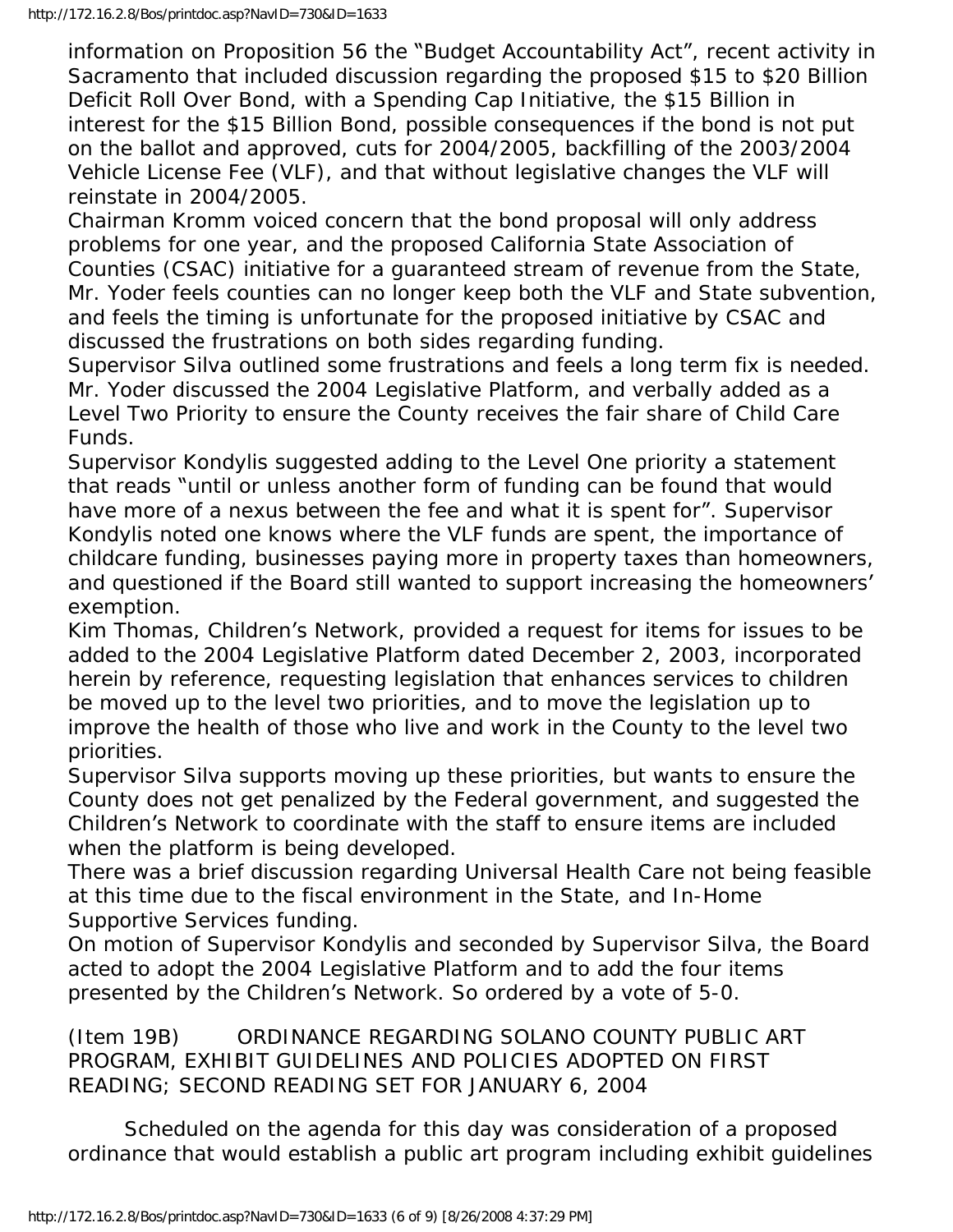and policies to promote the arts in the County.

On motion of Supervisor Vasquez and seconded by Supervisor Silva, the Board directed that the proposed ordinance be read by title only. So ordered by a vote of 4-0, Supervisor Kondylis excused.

Assistant County Administrator Darby Hayes reviewed the information contained in the Agenda Submittal from his office dated December 2, 2003, incorporated herein by reference, regarding the County Public Art Program. Mr. Hayes noted recommendations to have the Art Committee weighted for final approval by County Staff for recommendations coming to the Board, and suggested not limiting the art to local artists only but to consider a wider view to allow for unforeseen opportunities for acquisition of art pieces.

Supervisor Vasquez feels it is important to have flexibility and latitude in choosing artists from outside the County.

Ann Cousineau, Library Director and Chair of the Art Committee, discussed meeting with the city managers from in the County to present the idea of the cities having an opportunity to provide a piece of artwork in the foyer area of the Board Chambers, and suggested the Chairman send a letter to the Mayors officially inviting the cities to participate in this art program.

Responding to questions posed by Supervisor Kondylis regarding spending the funding for the art in other places, the purchase of art for display in areas other than public areas, and plants or foliage in the building, Mr. Hayes noted the funds being used for the art in architecture is restricted funding that must be used for capitol improvements, and the art does include the features being built into the building including the inscriptions, the different colored concretes on the Public Plaza, and would like to spend \$200,000 from the project fund contingencies for the three commissioned art pieces. As money becomes available suggestions will be taken from departments for pieces of art that could be displayed in their particular offices. Mr. Hayes discussed problems encountered in other buildings regarding having plants in the building, and the possibility of having a service for any plants. Supervisor Kondylis noted opposition to the purchase of art for non-public areas, and for a plant service. A short discussion followed regarding the benefits of plants in commercial buildings.

Chairman Kromm feels the ongoing 1 ½ % of project funding for art in buildings is a modest amount, noted the importance of investing in the quality of the building and design for future generations, and is consistent with the Board policy of investing in the future. Chairman Kromm noted support for purchasing art from Solano County artists, and feels that art should raise questions and reflect current times, and that art should stimulate and be meaningful.

Supervisor Silva feels there is a difference between public art and private art, supports the 1 ½% set aside for public art, supports art work from local artists, noted the responsibility of the art committee and the Board to determine what is acceptable, and feels there should be a representative from the Solano County Arts Council and one from the Solano Community College Arts group on the committee.

Supervisor Kondylis feels the commissioned art should be restricted to Solano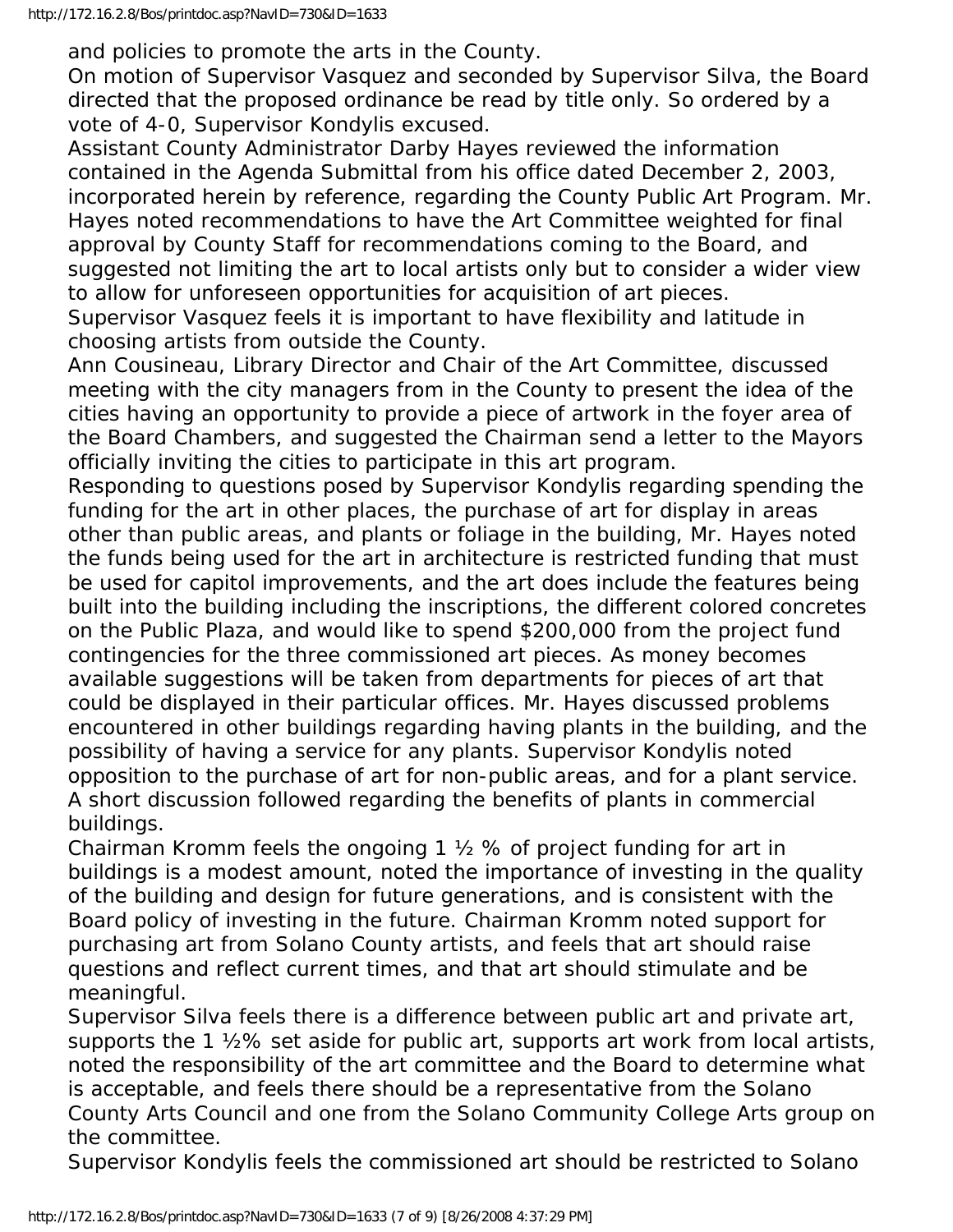County artists, but other pieces that are purchased could be from anywhere as long as there is a nexus to the County, and voiced opposition to the 1½% capitol project funding allocation.

Maureen Mason-Muyco, President of the Solano County Arts Council, feels this Public Art Program is exciting, and welcomes the opportunity to be involved and to add another perspective to the process.

Mr. Hayes noted funding for the art would be coming from Capitol Projects, Public Facilities Fees, or from the proceeds of the bonds specific to that project, responding Supervisor Kondylis noted that there will be some project bond money used and a portion of those bonds are repaid with General Fund money that could be used for other things.

Supervisor Vasquez feels we need to fund the Arts Program to provide for future generations, and that art is important to everyone.

Ms. Cousineau briefly discussed only using artists that live or work in the County for the commissioned art, the goal to get the best art for the building, and possible leeway to go outside the County boundaries if necessary.

Supervisor Silva feels that all best efforts should be made to use local artists, if there are difficulties the committee should then come back to the Board for further consideration.

On motion of Supervisor Silva and seconded by Supervisor Vasquez, the Board acted to approve funding in the amount of 1½% of construction costs at the time of the initial construction contract award be appropriated for art unless otherwise waived by the Board. So ordered by a vote of 4-1, Supervisor Kondylis voted no.

On motion of Supervisor Silva and seconded by Supervisor Vasquez, the Board acted to adopt the Solano County Public Art Program, Exhibit Guidelines and Policies, to adopt the proposed Ordinance, and to invite City participation in the art program in the pre-function area of the new County Administration Center. So ordered by a vote of 4-1, Supervisor Kondylis voted no. (see Ordinance Book)

On motion of Chairman Kromm and seconded by Supervisor Silva, the Board acted to direct that the commissioned art for the County Administration Center be by artists that live or work in Solano County. So ordered by a vote of 5-0.

# APPOINTMENTS TO BOARDS AND COMMISSIONS

(Item 20) PAM KEITH REAPPOINTED TO THE SOLANO COUNTY CIVIL SERVICE COMMISSION

Donald Tipton, Vallejo, noted that this Agenda Submittal did not include information on what the commission does, or information if the person is qualified for the position, and feels that information should be included on all appointments.

On motion of Supervisor Silva and seconded by Supervisor Kondylis, the Board acted to reappoint Pam Keith to the Solano County Civil Service Commission for a term to expire January 1, 2008. So ordered by a vote of 5-0.